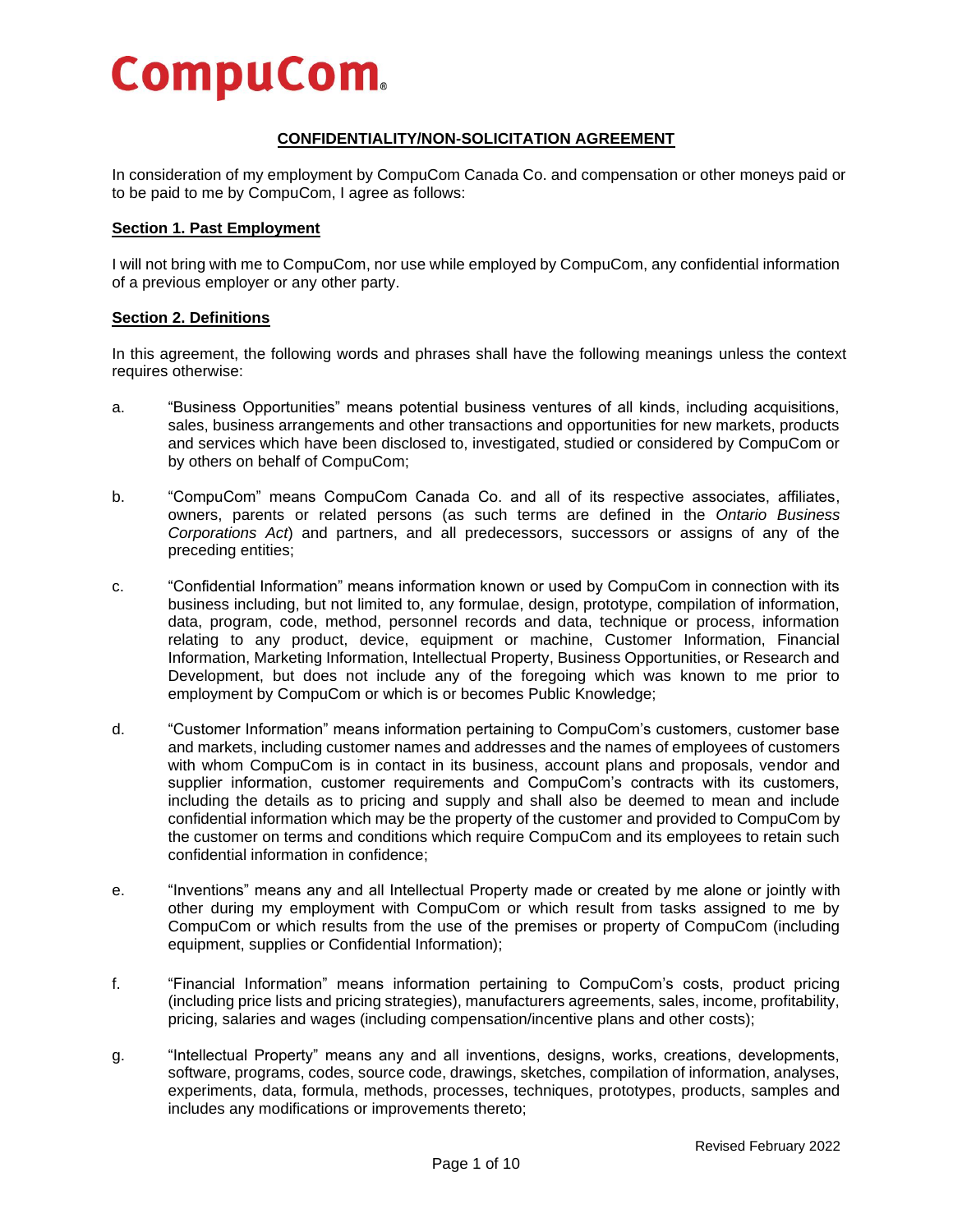- h. "Marketing Information" means information pertaining to CompuCom's marketing efforts including, but not limited to, CompuCom's marketing programs, plans, sales policies, techniques, strategies and proposed future products, services, sales activities, service activities, bidding information, advertising and promotions;
- i. "Public Knowledge" means information that is generally known in the trade or business in which CompuCom is engaged, or is otherwise easily accessible through lawful, non-confidential sources;
- j. "Research and Development" means information pertaining to any research, development, investigation, study, analysis, experiment or test carried on or proposed to be carried on by CompuCom.

# **Section 3. Confidential Information and CompuCom Property**

- a. I acknowledge that:
	- i. CompuCom's offer to employ me is conditional upon my execution of this agreement;
	- ii. in the course of performing my job responsibilities for CompuCom, I will have access to, be exposed to, and will have an opportunity to learn or otherwise become aware of Confidential Information;
	- iii. the Confidential Information is a valuable asset which is the property of CompuCom exclusively and that the unauthorized use or disclosure of it would cause serious harm to the economic interests of CompuCom;
	- iv. it is important and in the interest of CompuCom that the Confidential information remain the exclusive confidential property of CompuCom and that it not be used or disclosed except in accordance with the knowledge and consent of CompuCom and in CompuCom's best interests;
- b. I agree that at all times during the period of my employment with CompuCom and at all times following the termination of my employment with CompuCom:
	- i. I will hold in confidence and keep confidential all Confidential Information;
	- ii. Except to further the business interests of the Company, I will not upload, download, copy or transfer any Confidential Information to any electronic storage repository or device, and/or to any third party nor will I reverse engineer, disassemble or decompile, misappropriate or otherwise attempt to gain unauthorized access to any Confidential Information;
	- iii. I will not directly or indirectly use any Confidential Information except in the course of performing my duties as an employee of CompuCom with the knowledge and consent of CompuCom and in CompuCom's interests; and
	- iv. I shall not directly or indirectly disclose any Confidential Information to any person or entity, except in the course of performing my duties as an employee of CompuCom with the knowledge and consent of CompuCom and in CompuCom's interests; and
	- v. I agree to comply with all CompuCom policies and procedures for the protection of Confidential Information.
- c. If I leave the employ of CompuCom for any reason, I agree to promptly deliver to CompuCom, and not keep copies of, any and all Confidential Information (including any materials which contain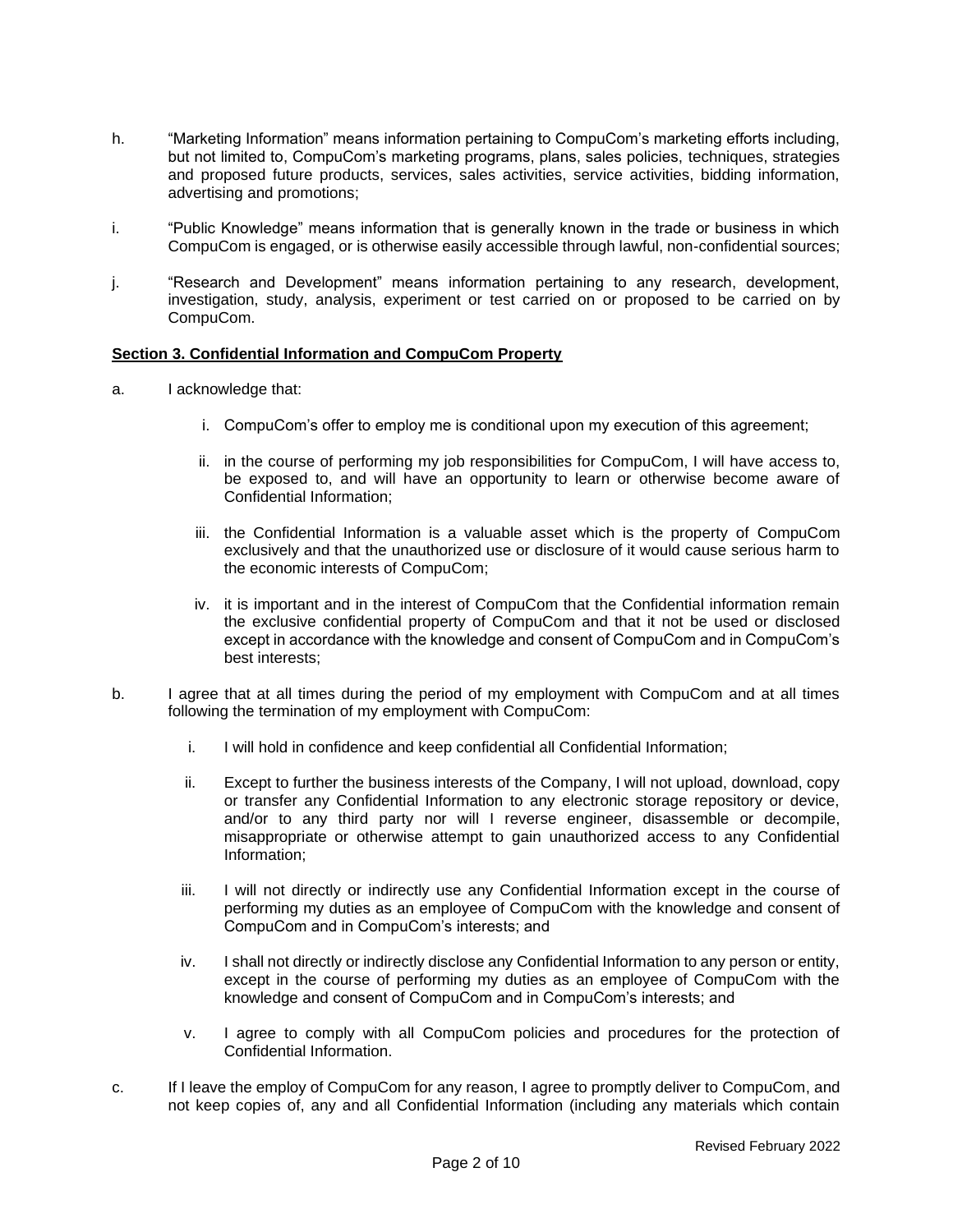Confidential Information) and property of CompuCom, whether tangible or electronic format, including, but not limited to, any vehicles, credit cards, training materials and manuals, CompuCom documentation, records and files, product manuals, keys, access cards and codes, identification cards, computer equipment, cell phones, pagers, and all other tangible or intangible property and equipment belonging to CompuCom.

d. I acknowledge and agree that all data and information created, stored or transmitted using CompuCom property or equipment is the property of CompuCom and subject to access by CompuCom at any time without further notice.

# **Section 4. Inventions**

- a. I acknowledge and agree that all Inventions shall be and remain the exclusive property of CompuCom and I shall have no right, title or interest therein even though I may have created or contributed to the creation of any of the Inventions and CompuCom shall have the sole and exclusive right, title, and interest in and to the Inventions, which right shall continue notwithstanding the termination of my employment with CompuCom.
- b. I hereby agree to assign to CompuCom any and all right, title and interest that I may have in and to the Inventions and in any Intellectual Property right pertaining to the Inventions which I may have by virtue of having created, made, conceived or contributed to such Inventions. For purposes of U.S. copyright law, each copyrightable Invention shall be considered a work made for hire and owned by CompuCom. I agree to maintain at all times adequate and current records relating to the creation and development of the Inventions, which records shall be and shall remain the property of CompuCom.
- c. I specifically agree that CompuCom, its assignees and their licenses are not required to designate me as the author of any of the Inventions. I hereby waive in whole all moral rights which I may have in any of the Inventions, including the right to the integrity of the Inventions, the right to be associated with the Inventions, the right to restrain or claim damages for any distortion, mutilation or modification of the Inventions, and the right to restrain use or reproduction of the Inventions in any context and in connection with any product, service, cause or institution.
- d. My obligation, in Section 4(b), to assign rights to CompuCom, shall not apply to any Invention if I can prove all of the following: (I) the Invention was developed on my own time, (ii) no equipment, supplies, facilities or information of CompuCom were used in the development of the Invention, (iii) the Invention does not relate to the business (actual or reasonably anticipated) of CompuCom, and (iv) the Invention does not result from any work performed by me for CompuCom.
- e. I have attached a list of all Inventions belonging to me and made by me prior to my employment with CompuCom that I wish to have excluded from this Agreement. If no list is attached I represent that there are no such Inventions. If I use or permit CompuCom to use any Invention in which I have an interest in any manner connected to CompuCom's business, including, but not limited to, the development or improvement of any program, material, product, service or process, CompuCom is hereby granted an exclusive, royalty free, perpetual, world-wide license to exercise any and all rights to the Invention, including the right to protect and sell the Invention without restriction.
- f. I agree to execute any formal assignment or other documentation which CompuCom may require in order for me to assign the rights described in this Section. If CompuCom is unable to secure my signature due to my incapacity or for any other reason, I hereby irrevocably grant the General Counsel of CompuCom a limited power of attorney coupled with an interest to take such actions and execute such documents on my behalf.
- g. CompuCom shall have the right to apply for, prosecute and obtain, patents and copyright, industrial design and trademark registrations and any other registrations or grants of rights analogous thereto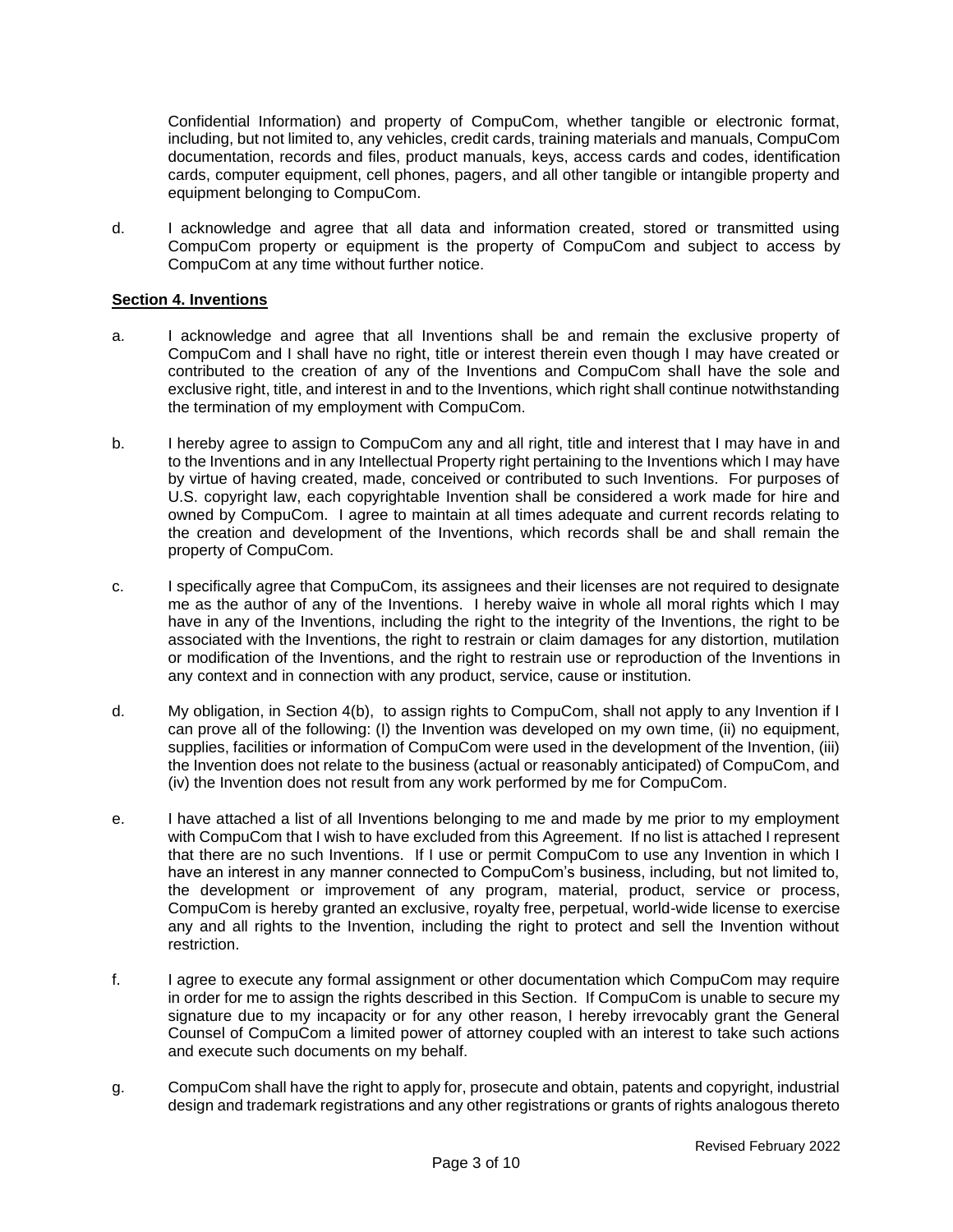in any and all countries throughout the world in respect to the Inventions and I agree to execute on demand, whether during or subsequent to my employment, any applications, transfers, assignments and other documents as CompuCom may consider necessary or desirable from time to time for the purpose of obtaining, maintaining or vesting in or assigning to CompuCom absolute title to any such patents, copyright, industrial design or inventions, or for the purpose of applying for, prosecuting, obtaining or protecting any such patents, copyright, industrial design or trade mark registrations in any and all countries of the world; and I further agree to cooperate and assist in every way possible in the prosecution and protection of any such applications and the rights granted in respect thereof.

# **Section 5. Non-Solicitation**

I acknowledge that, in order to preserve the very strong existing and potential business interests of CompuCom, the provisions of this Agreement are reasonable and necessary, will not prevent me from earning a livelihood, and are not an undue restraint on my trade or any relevant public interest. I acknowledge and confirm that the scope of the following covenants are, in all respects, and particularly in respect of area, time and subject matter, no more than is reasonable to protect CompuCom's legitimate business interests. I further agree:

- a. As an employee of CompuCom, I will devote all business time, best efforts and attention to furthering the business interests of CompuCom. As such, during my employment with CompuCom, I will not directly or indirectly engage in any business activity which is competitive with CompuCom;
- b. for a period of one (1) year following the cessation of my employment with CompuCom, for any reason, I will not directly or indirectly, solicit, assist others to solicit , or attempt to solicit any client or customer of CompuCom for whom, in the one (1) year immediately prior to my cessation of employment, I provided services to or contacted on behalf of CompuCom as a customer for the purpose of the sale of IT outsourcing services and/or IT-related computer products;
- c. for a period of one (1) year following the cessation of my employment with CompuCom, for any reason, I will not directly or indirectly, solicit, assist others to solicit, or attempt to solicit any potential client or potential customer of CompuCom for whom, in the one (1) year immediately prior to my cessation of employment, I had material contact or business dealings with on behalf of CompuCom for the purpose of the sale of IT outsourcing services and/or IT-related computer products;
- d. that for a period of one (1) year following the cessation of my employment, for any reason, I will not directly or indirectly solicit or attempt to solicit any CompuCom employee with whom I had contact with in the one (1) year immediately prior to my cessation of employment;

In the event of any conflict between this section and the provisions of any sales compensation plan or bonus plan document, the language of the sales compensation or bonus plan document shall prevail.

## **Section 6. Reimbursement**

I authorize CompuCom, during my employment or following the termination of my employment, to withhold from any funds CompuCom owes me (including without limitation salary, bonus, commissions and expense reimbursements) any and all funds due to CompuCom from me (including without limitation personal advances, overpayments of wages/incentives made by CompuCom to me, overpayment of any benefits (including, but not limited to, Short Term Disability), past due credit card charges, or company property in my possession which is not returned in a timely manner, and any training costs for which I may be liable in accordance with any Training Reimbursement Agreement I sign) where and to the extent permitted by law.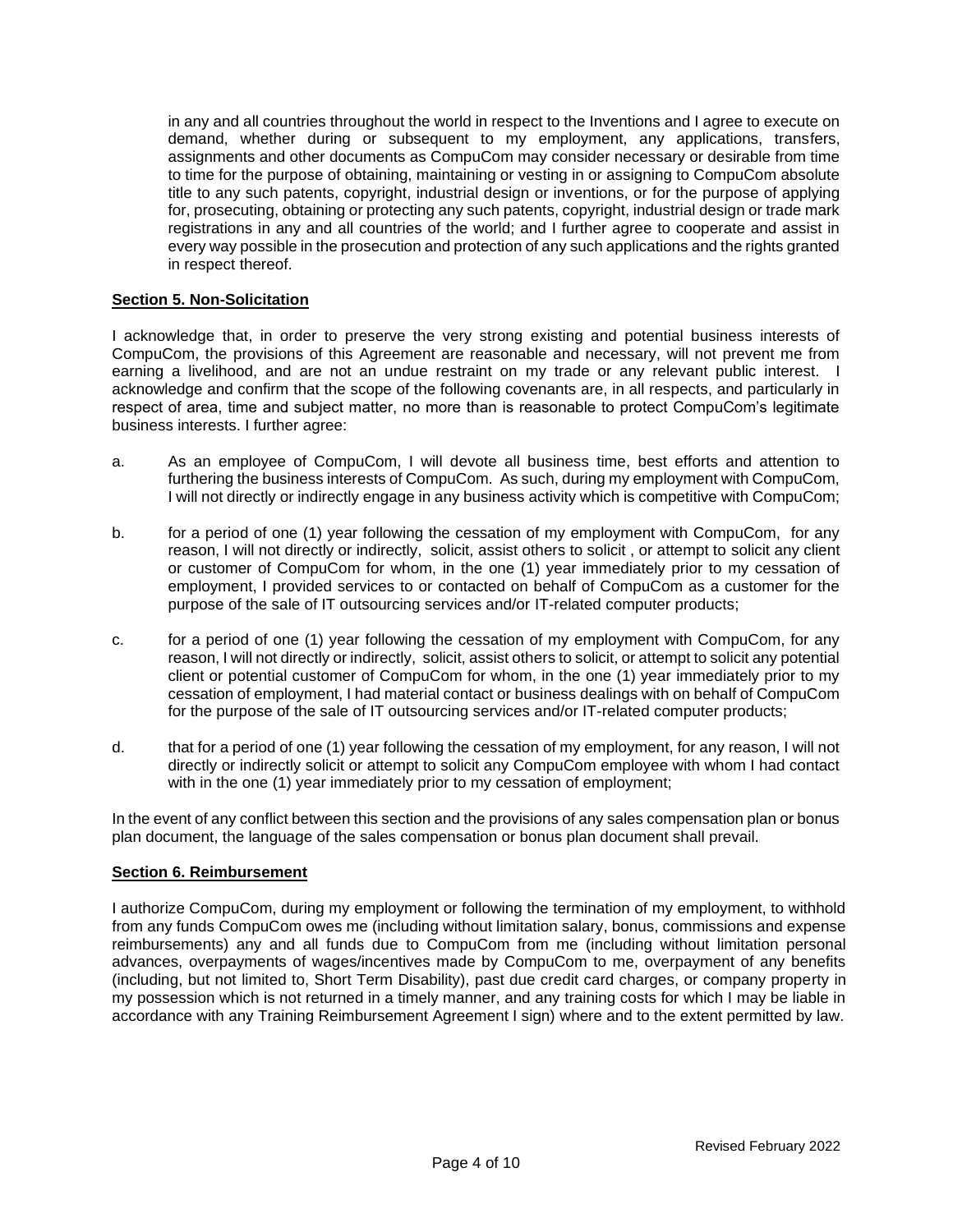# **Section 7. Injunctive Relief**

I acknowledge and agree that damages may not be an adequate remedy to compensate CompuCom for any breach of my obligations under this agreement. Accordingly, I agree that in addition to any and all remedies available, CompuCom shall be entitled to obtain relief by way of temporary or permanent injunction to enforce the obligations contained in this agreement.

## **Section 8. Severability**

The language of this agreement shall be construed as a whole, according to its fair meaning. Each party believes that the time restrictions in the agreement are reasonable to protect CompuCom's business activity. However, in the event that a court of competent jurisdiction decides a provision is unenforceable, such provision(s) will be considered severed from the rest of the agreement, and the agreement will continue in all other respects to be valid and enforceable. The severed provision will also be considered as revised to the minimum amount necessary in order to be valid and enforceable.

# **Section 9. Binding Effect**

This agreement and my obligations under it will survive the termination of my employment regardless of reason; and will be binding on my heirs, executors and administrators.

# **Section 10. Notification of Existence of Agreement**

I understand and agree that I will not be employed or engaged in any capacity in any other business without the prior written permission of CompuCom. I further agree that if I am offered employment by any other employer during the time I am employed by CompuCom, whose business competes directly or indirectly with the business of CompuCom, I will immediately notify the other employer of the existence of this agreement and my obligations under it.

## **Section 11. Non-Waiver and Attorney's Fees**

I agree that any waiver by CompuCom of strict performance of any provision of this agreement shall not be a waiver of or prejudice CompuCom's right to require strict performance of that same provision or any other provision of this agreement in the future. In the event that I breach any provision of this agreement, I agree to reimburse CompuCom for its attorneys' fees and expenses incurred in enforcing this agreement.

## **Section 12: Acknowledgement**

I agree that:

I have had sufficient time to review this agreement thoroughly;

- I have read and understood the terms of this agreement and my obligations hereunder; I have been given an opportunity to obtain legal advice concerning the interpretation and effect of this agreement; and
- I have received a fully executed copy of this agreement.

| <b>EMPLOYEE</b>                    | COMPUCOM CANADA CO.                |
|------------------------------------|------------------------------------|
|                                    | By: Karen E. Rice                  |
| Printed Name: ____________________ | Karel E Rice                       |
| Date:                              | Its: Chief Human Resources Officer |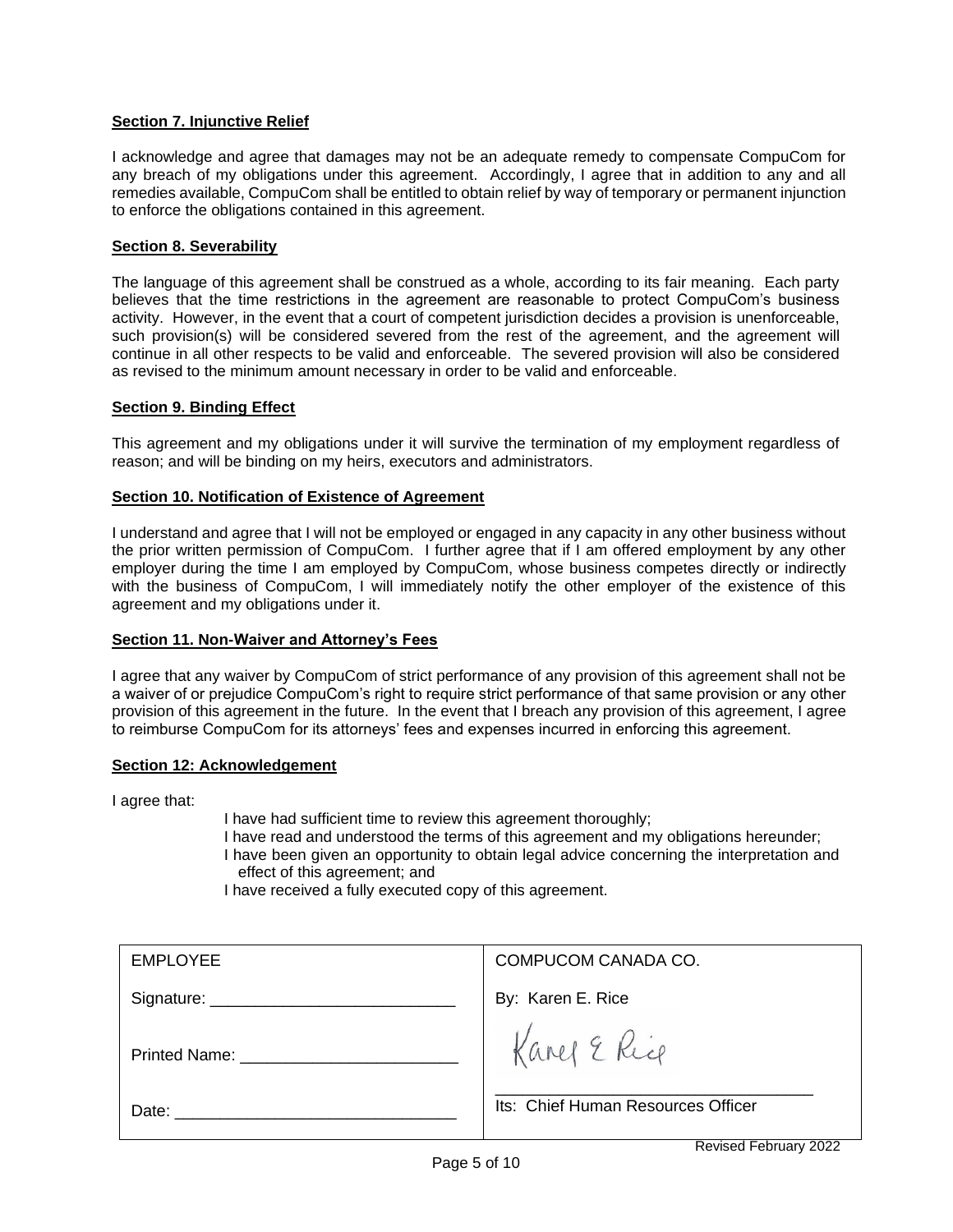# **CompuCom.**

# **ENTENTE DE CONFIDENTIALITÉ ET NON-SOLLICITATION**

En contrepartie de mon emploi par CompuCom Canada Co. et de la compensation ou des autres sommes qui me sont versées ou me seront versées par CompuCom, je conviens de ce qui suit :

### **Article 1. Emplois antérieurs**

Je n'apporterai à CompuCom, ni n'utiliserai pendant mon emploi par CompuCom, les renseignements confidentiels d'un employeur précédent ou de toute autre partie.

## **Article 2. Définitions**

En vertu du présent contrat, les mots et syntagmes suivants ont les significations ci-dessous, sauf indication contraire dans le contexte :

- k. On entend par « possibilités d'affaires » les opérations commerciales potentielles de toutes sortes, y compris les acquisitions, ventes, ententes commerciales et autres transactions et possibilités pour de nouveaux marchés, produits et services, qui sont divulguées, examinées, étudiées ou considérées par CompuCom ou d'autres parties au nom de CompuCom;
- l. On entend par « CompuCom » CompuCom Canada Co. et ses sociétés associées, filiales, propriétaires, sociétés mères, personnes liées (tel que défini dans la *Loi sur les compagnies du Québec*) et partenaires, et tous les prédécesseurs, successeurs ou ayants droit des entités précédentes;
- m. On entend par « renseignements confidentiels » les renseignements connus ou utilisés par CompuCom dans le cadre de ses activités y compris, entre autres, les formules, concepts, prototypes, compilations de renseignements, données, programmes, codes, méthodes, dossiers et renseignements sur le personnel, techniques ou processus, les renseignements reliés aux produits, dispositifs, appareils ou machines, l'information financière, commerciale et sur les clients, la propriété intellectuelle, les possibilités d'affaires, ou la recherche et le développement, mais excluant les renseignements précédents connus de ma part avant mon emploi par CompuCom ou qui sont ou deviennent de notoriété publique;
- n. On entend par « renseignements sur les clients » les renseignements concernant les clients de CompuCom, la clientèle et les marchés, y compris les noms et adresses des clients et les noms des employés des clients avec lesquels CompuCom est en contact dans le cadre de ses activités, les plans de compte et propositions, les renseignements sur les fournisseurs et distributeurs, les exigences des clients et les contrats de CompuCom avec ses clients, y compris les détails sur les prix et l'approvisionnement, et ces renseignements sont également réputés signifier et inclure les renseignements confidentiels qui peuvent appartenir au client et être fournis à CompuCom par le client conformément aux modalités et conditions exigeant de la part de CompuCom et ses employés de maintenir la confidentialité de ces renseignements;
- o. On entend par « inventions » toute propriété intellectuelle élaborée ou créée par moi ou conjointement avec d'autres personnes pendant mon emploi par CompuCom ou résultant des tâches qui me sont assignées par CompuCom ou de l'utilisation des locaux ou propriétés de CompuCom (y compris le matériel, les fournitures ou les renseignements confidentiels);
- p. On entend par « information financière » les renseignements concernant les coûts, les prix des produits (incluant les listes de prix et stratégies de tarification), les ententes avec les fabricants, les ventes, les revenus, la rentabilité, les prix, les salaires et traitements de CompuCom (y compris les plans de rémunération, les primes et les autres coûts);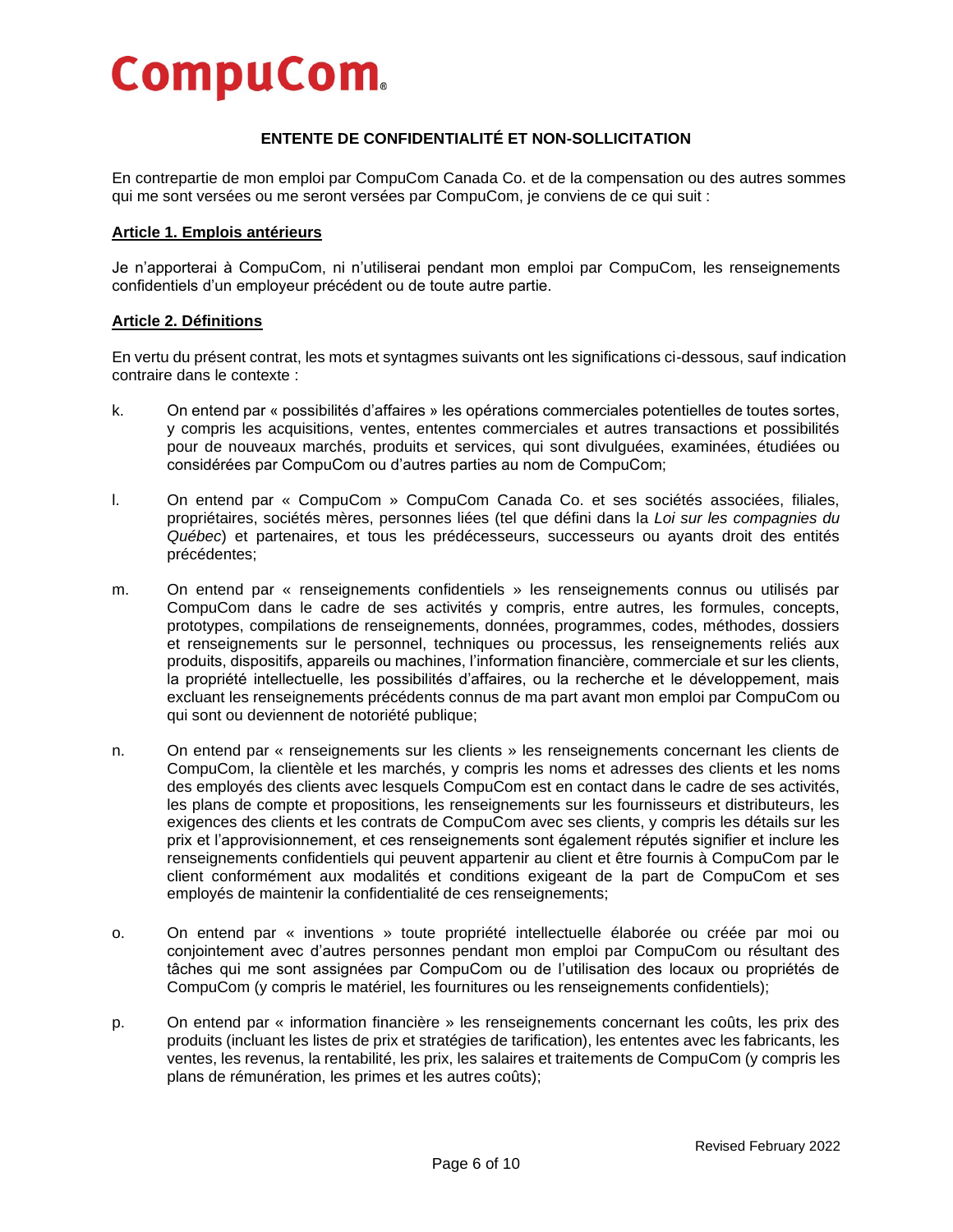- q. On entend par « propriété intellectuelle » les inventions, concepts, travaux, créations, développements, logiciels, programmes, codes, codes sources, dessins, croquis, compilations de renseignements, analyses, expériences, données, formules, méthodes, processus, techniques, prototypes, produits et échantillons, ainsi que les modifications ou améliorations applicables;
- r. On entend par « information commerciale » les renseignements concernant les efforts commerciaux de CompuCom y compris, entre autres, les programmes de marketing, plans, politiques de vente, techniques, stratégies et futurs produits proposés, services, activités de vente, activités de service, documents de soumission, publicités et promotions de CompuCom;
- s. On entend par « notoriété publique » les renseignements qui sont généralement connus dans l'industrie ou le secteur d'activité dans lequel CompuCom est engagée, ou qui sont autrement facilement accessibles par des sources légitimes et non confidentielles;
- t. On entend par « recherche et développement » les renseignements concernant la recherche, le développement, les investigations, études, analyses, expériences ou essais que CompuCom effectue ou se propose d'effectuer.

## **Article 3. Renseignements confidentiels et propriété de CompuCom**

- e. Je reconnais que :
	- i. l'offre d'emploi de CompuCom est conditionnelle à ma signature du présent contrat;
	- ii. dans le cadre des responsabilités inhérentes à mon poste pour CompuCom, je bénéficierai d'un accès, d'une exposition et de la possibilité de découvrir ou autrement connaître des renseignements confidentiels;
	- iii. les renseignements confidentiels constituent un atout précieux qui est la propriété exclusive de CompuCom et que toute utilisation ou divulgation non autorisée de ces renseignements perturberait gravement les intérêts économiques de CompuCom;
	- iv. il est important et de l'intérêt de CompuCom que les renseignements confidentiels demeurent la propriété exclusive de CompuCom et qu'ils ne soient ni utilisés ni divulgués, sauf en accord avec l'autorisation et le consentement de CompuCom et des intérêts supérieurs de CompuCom.
- b. J'accepte qu'en tout temps pendant la période de mon emploi par CompuCom et après la cessation de mon emploi par CompuCom :
	- i. je maintiendrai le caractère privé et exclusif de tous les renseignements confidentiels;
	- ii. sauf pour promouvoir les intérêts commerciaux de l'entreprise, je m'engage à ne pas téléverser, télécharger, copier ou transférer les renseignements confidentiels vers un référentiel ou dispositif de stockage électronique et/ou à un tiers, ni à faire de la rétroingénierie, désassembler ou décompiler, détourner ou tenter autrement d'obtenir un accès non autorisé aux renseignements confidentiels;
	- iii. je n'utiliserai pas, directement ou indirectement, les renseignements confidentiels sauf dans le cadre de mes tâches en tant qu'employé de CompuCom avec l'autorisation et le consentement de CompuCom et dans l'intérêt de CompuCom;
	- iv. je ne divulguerai pas, directement ou indirectement, les renseignements confidentiels à toute autre personne ou entité, sauf dans le cadre de mes tâches en tant qu'employé de CompuCom avec l'autorisation et le consentement de CompuCom et dans l'intérêt de CompuCom;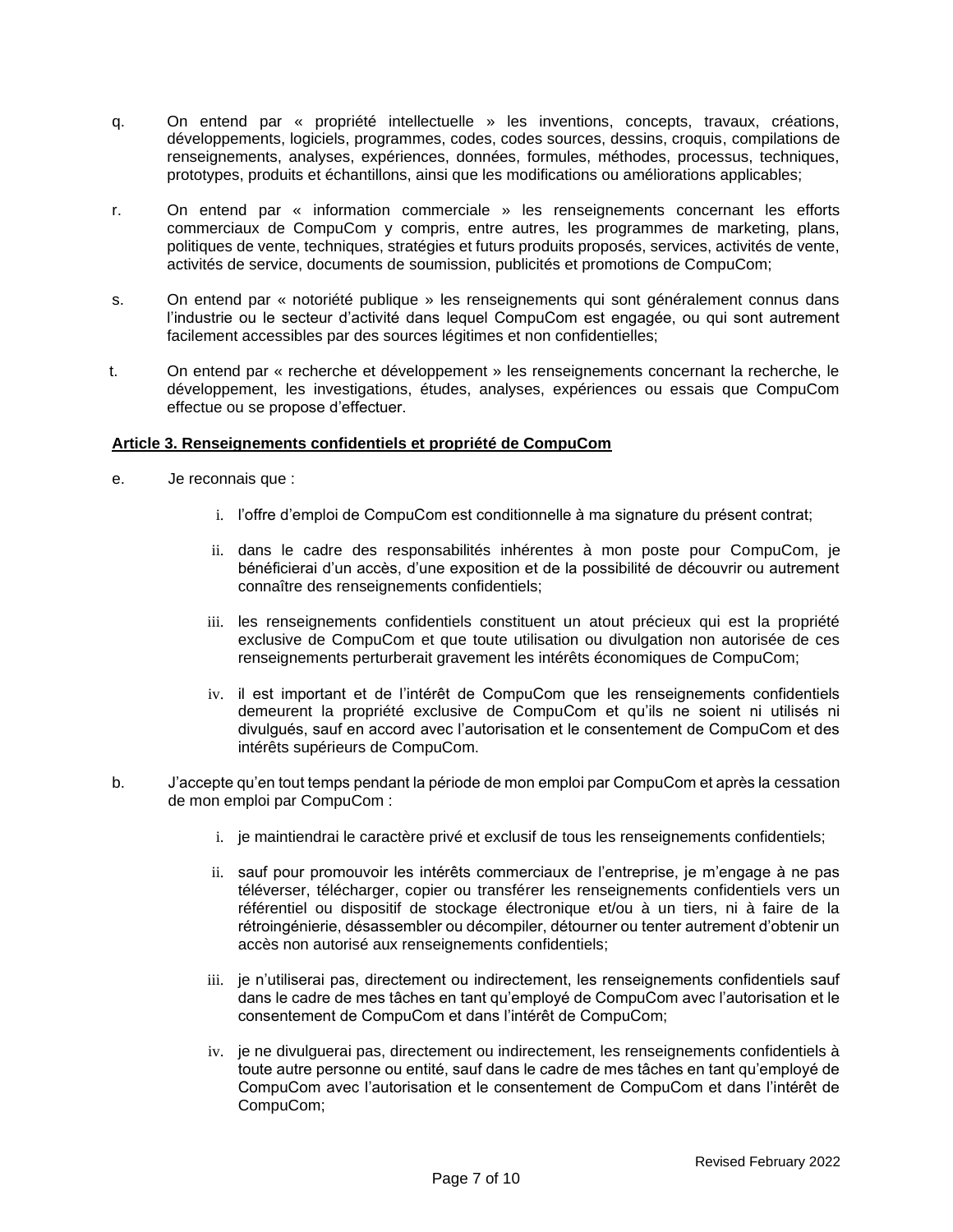- v. je conviens de me conformer à toutes les politiques et procédures de CompuCom relativement à la protection des renseignements confidentiels.
- c. Si je quitte l'emploi de CompuCom pour quelque raison que ce soit, j'accepte de remettre sans délai à CompuCom, et de ne pas conserver de copies, tous les renseignements confidentiels (y compris tout matériel qui contient des renseignements confidentiels) et les biens de CompuCom, qu'ils soient tangibles ou sous forme électronique, y compris, entre autres, les véhicules, les cartes de crédit, le matériel et les manuels de formation, les documents de CompuCom, les dossiers et fichiers, les manuels sur les produits, les clés, les cartes et codes d'accès, les cartes d'identification, le matériel informatique, les téléphones cellulaires, les téléavertisseurs et tous les autres biens tangibles ou intangibles, ainsi que le matériel appartenant à CompuCom.
- d. Je reconnais et conviens que toutes les données et informations créées, stockées ou transmises à l'aide de biens ou de matériel de CompuCom sont la propriété de CompuCom et que CompuCom peut y avoir accès en tout temps sans préavis.

#### **Article 4. Inventions**

- h. Je reconnais et conviens que toutes les inventions doivent être et demeurer la propriété exclusive de CompuCom et que je n'y ai aucun droit, titre ou intérêt, même si j'ai créé ou contribué à la création des inventions, et CompuCom doit avoir le droit, titre et intérêt unique et exclusif des inventions, même après la cessation de mon emploi avec CompuCom.
- i. J'accepte de céder à CompuCom tous les droits, titres et intérêts que je peux détenir relativement aux inventions et tout droit de propriété intellectuelle des inventions qui m'appartient en vertu de la création, de la fabrication, de la conception ou de la contribution à ces inventions. Aux fins de la loi sur le droit d'auteur des États-Unis, chaque invention protégeable par droit d'auteur doit être considérée comme une œuvre réalisée dans le cadre de l'embauche et appartenir à CompuCom. Je conviens de tenir à jour en tout temps les dossiers actuels appropriés relativement à la création et au développement des inventions, lesquels doivent être et demeurer la propriété de CompuCom.
- j. Je reconnais expressément que CompuCom, ses cessionnaires et titulaires de licence ne sont pas tenus de me désigner comme l'auteur d'une invention. Je renonce entièrement à tous mes droits moraux dans les inventions, y compris le droit à l'intégrité des inventions, le droit d'être associé aux inventions, le droit de restreindre ou réclamer des dommages pour toute distorsion, mutilation ou modification des inventions, et le droit de limiter l'utilisation ou la reproduction des inventions dans le contexte d'une association avec un produit, un service, une cause ou une institution.
- k. En vertu de l'article 4b), mon obligation de céder mes droits à CompuCom ne s'applique pas à une invention si je peux prouver les points suivants : i) l'invention a été élaborée en dehors des heures de travail, ii) aucun équipement ni aucune fourniture, installation ou information de CompuCom n'a servi au développement de l'invention, iii) l'invention n'est pas reliée aux activités commerciales (actuelles ou raisonnablement prévues) de CompuCom, et iv) l'invention ne résulte pas d'une œuvre réalisée par moi pour CompuCom.
- l. Je joins une liste de toutes les inventions m'appartenant et réalisées par moi avant mon emploi par CompuCom, que je souhaite exclure de la portée du présent contrat. Si je ne joins pas de liste, je certifie qu'il n'existe pas de telles inventions. Si j'utilise ou j'autorise CompuCom à utiliser une invention pour laquelle je possède un intérêt relié de quelque façon que ce soit aux activités commerciales de CompuCom, y compris, entre autres, le développement ou l'amélioration de tout programme, matériel, produit, service ou processus, je cède par les présentes à CompuCom une licence exclusive, universelle, perpétuelle et sans redevances pour exercer tous les droits liés à l'invention, y compris le droit de protéger et vendre l'invention sans restriction.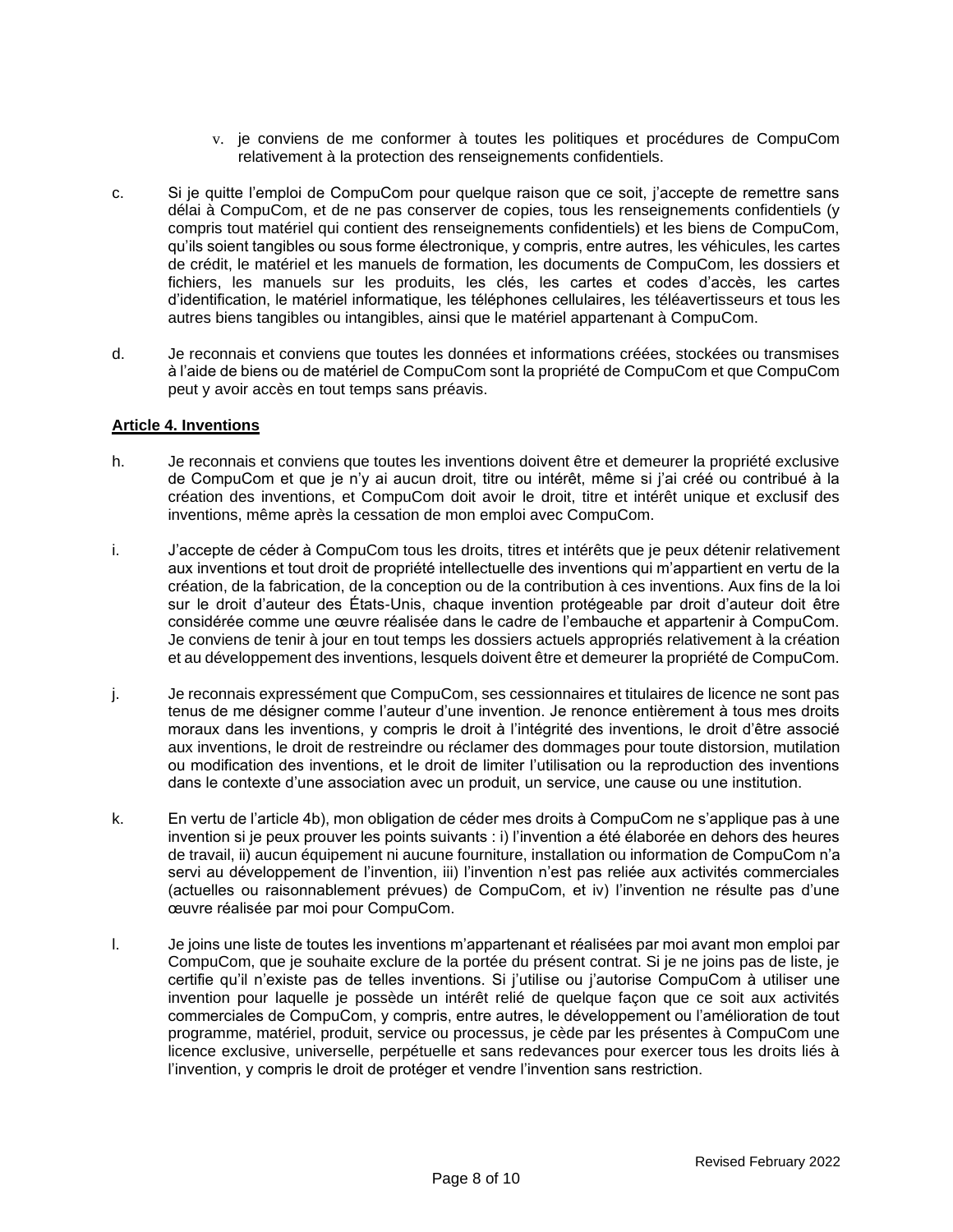- m. J'accepte de signer tout document de cession formelle ou tout autre document exigé de moi par CompuCom relativement à la cession des droits décrits dans le présent article. Si CompuCom ne peut obtenir ma signature en raison de mon incapacité ou pour toute autre raison, j'accorde irrévocablement à l'avocat général de CompuCom une procuration limitée et un intérêt pour prendre les mesures nécessaires et signer ces documents en mon nom.
- n. CompuCom a le droit de demander et d'obtenir des brevets, droits d'auteur, dessins industriels et enregistrements de marque de commerce, et d'autres enregistrements ou cessions de droits analogues, en plus d'intenter des poursuites à cet égard, dans tous les pays du monde relativement aux inventions et j'accepte de signer sur demande, pendant ou après mon emploi, les demandes, transferts, cessions et autres documents que CompuCom peut juger nécessaires ou désirables, le cas échéant, pour obtenir, maintenir, transmettre ou céder à CompuCom le titre absolu de ces brevets, droits d'auteur, dessins industriels ou inventions, ou pour demander, obtenir ou protéger ces brevets, droits d'auteur, dessins industriels ou enregistrements de marque de commerce, en plus d'intenter des poursuites, dans tous les pays du monde; de plus, j'accepte de coopérer et de contribuer de toutes les façons possibles aux poursuites et à la protection de ces demandes et aux droits cédés à cet égard.

# **Article 5. Non-sollicitation**

Je reconnais qu'afin de préserver les intérêts commerciaux actuels et potentiels très marqués de CompuCom, les dispositions du présent contrat sont raisonnables et nécessaires, ne m'empêcheront pas de gagner ma vie et ne perturberont pas outre mesure mes échanges commerciaux ou tout autre intérêt public pertinent. J'atteste et je confirme que les clauses suivantes sont, à tous égards, et particulièrement au niveau du domaine, de la période et de l'objet, raisonnables pour protéger les intérêts commerciaux légitimes de CompuCom. Je reconnais également que :

- e. en tant qu'employé de CompuCom, je consacrerai du temps, de l'effort et de l'attention à consolider les intérêts commerciaux de CompuCom. Ainsi, pendant mon emploi avec CompuCom, je ne m'engagerai pas directement ou indirectement dans toute activité commerciale qui est en concurrence avec CompuCom;
- f. pour une période d'un (1) an après la cessation de mon emploi avec CompuCom, pour quelque raison que ce soit, je conviens de ne pas, directement ou indirectement, solliciter, aider les autres à solliciter ou tenter de solliciter un client de CompuCom auquel, dans la période d'une (1) année précédant immédiatement ma cessation d'emploi, j'ai fourni des services ou contacté au nom de CompuCom comme client pour la vente de services d'impartition de TI et/ou de produits de TI;
- g. pour une période d'un (1) an après la cessation de mon emploi avec CompuCom, pour quelque raison que ce soit, je conviens de ne pas, directement ou indirectement, solliciter, aider les autres à solliciter ou tenter de solliciter un client potentiel de CompuCom avec lequel, dans la période d'une (1) année précédant immédiatement ma cessation d'emploi, j'ai entretenu des contacts ou des relations commerciales au nom de CompuCom pour la vente de services d'impartition de TI et/ou de produits de TI;
- h. pour une période d'un (1) an après la cessation de mon emploi, pour quelque raison que ce soit, je conviens de ne pas, directement ou indirectement, solliciter ou tenter de solliciter un employé de CompuCom avec lequel j'ai entretenu des contacts dans la période d'une (1) année précédant immédiatement ma cessation d'emploi.

En cas de conflit entre le présent article et les dispositions de tout document relatif au régime de rémunération des ventes ou des primes, le document relatif au régime de rémunération des ventes ou des primes a préséance.